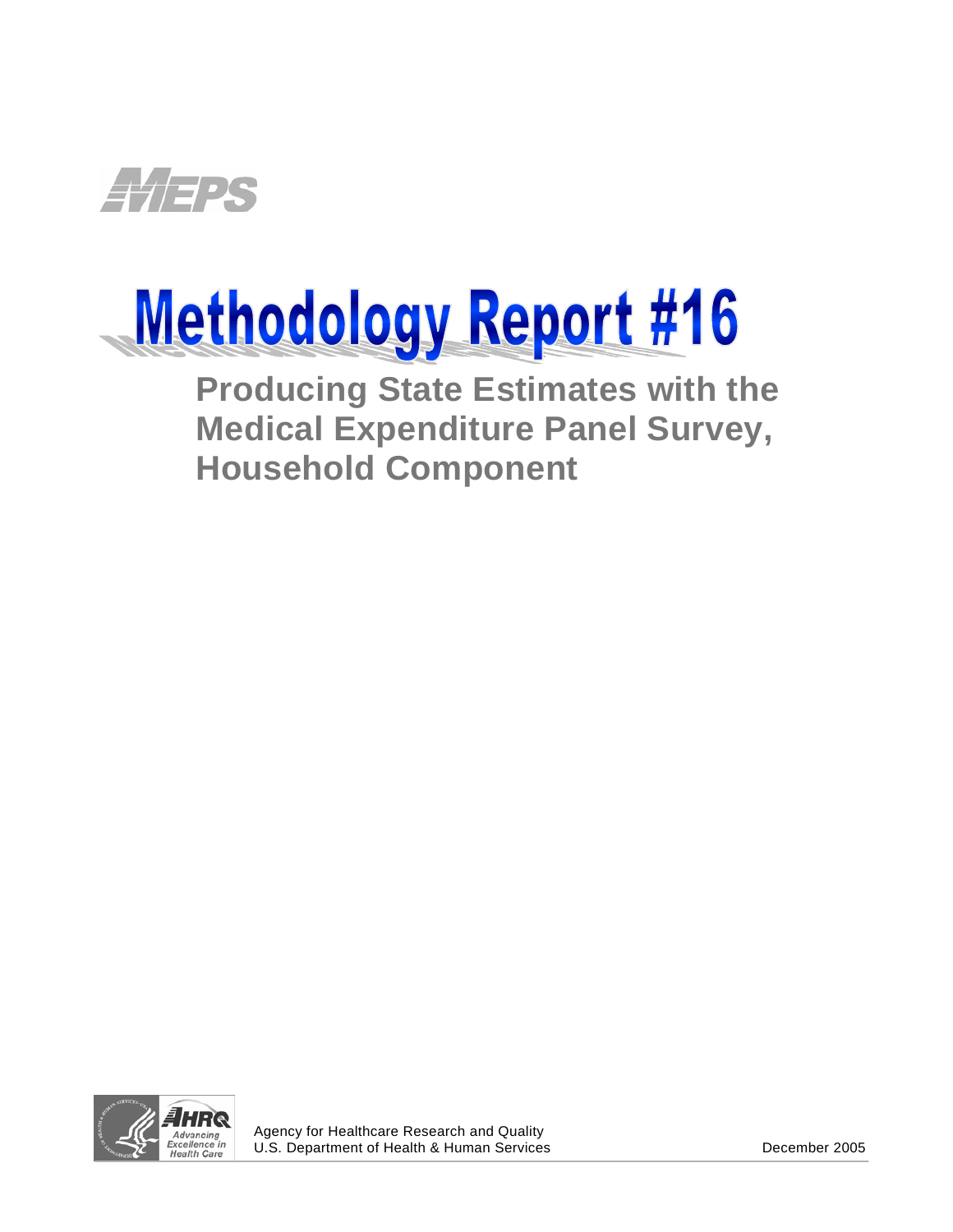#### **ABSTRACT**

In recent years, there has been a growing need for estimates of health care expenditures at the state level. The Household Component of the Medical Expenditure Panel Survey (MEPS-HC) is a survey designed to collect information on and to produce national and regional estimates of health care expenditures. However, while the sample design allows for some state estimates to produced, there is no assurance that the quality of these estimates are adequate for use, since the original purpose of the survey did not include production of state estimates.

This paper describes the results of research using data from the MEPS-HC to produce a selected group of state-level estimates for the 30 states with the largest populations. Three methods of estimation are used. Each method is evaluated using standard measures, and conclusions about the quality of these estimates, along with recommendations, are given.

Suggested Citation:

Sommers, J. P. *Producing State Estimates with the Medical Expenditure Panel Survey, Household Component.* Methodology Report No. 16. December 2005. Agency for Healthcare Research and Quality, Rockville, Md. http://meps.ahrq.gov/mepsweb/data\_files/publications/mr16/mr16.pdf

∗ ∗ ∗

The estimates in this report are based on the most recent data available at the time the report was written. However, selected elements of MEPS data may be revised on the basis of additional analyses, which could result in slightly different estimates from those shown here. Please check the MEPS Web site for the most current file releases.

Center for Financing, Access, and Cost Trends Agency for Healthcare Research and Quality 540 Gaither Road Rockville, MD 20850 <www.meps.ahrq.gov>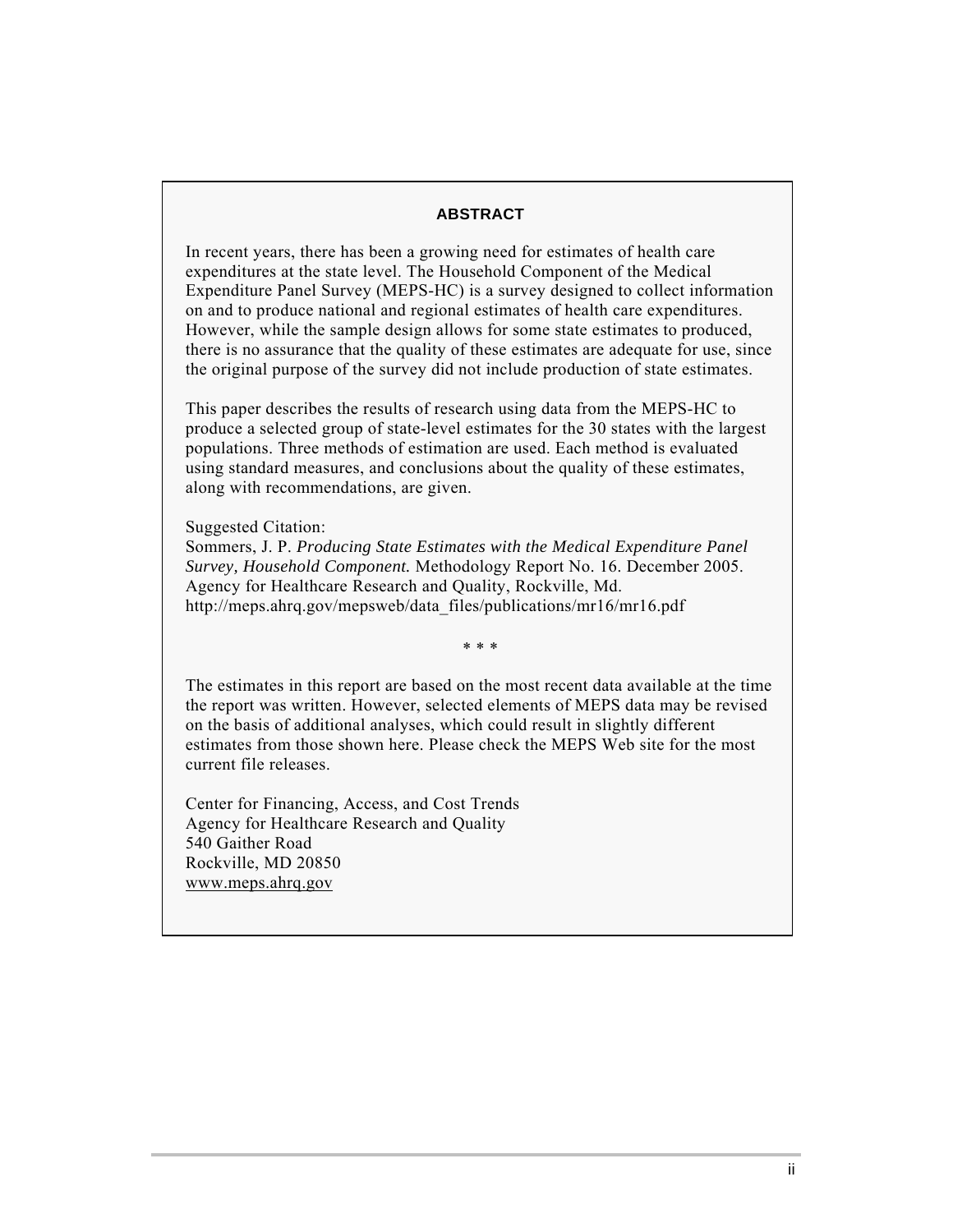## **The Medical Expenditure Panel Survey (MEPS)**

## **Background**

The Medical Expenditure Panel Survey (MEPS) is conducted to provide nationally representative estimates of health care use, expenditures, sources of payment, and insurance coverage for the U.S. civilian noninstitutionalized population. MEPS is cosponsored by the Agency for Healthcare Research and Quality (AHRQ), formerly the Agency for Health Care Policy and Research, and the National Center for Health Statistics (NCHS).

MEPS comprises three component surveys: the Household Component (HC), the Medical Provider Component (MPC), and the Insurance Component (IC). The HC is the core survey, and it forms the basis for the MPC sample and part of the IC sample. Together these surveys yield comprehensive data that provide national estimates of the level and distribution of health care use and expenditures, support health services research, and can be used to assess health care policy implications.

MEPS is the third in a series of national probability surveys conducted by AHRQ on the financing and use of medical care in the United States. The National Medical Care Expenditure Survey (NMCES) was conducted in 1977, the National Medical Expenditure Survey (NMES) in 1987. Beginning in 1996, MEPS continues this series with design enhancements and efficiencies that provide a more current data resource to capture the changing dynamics of the health care delivery and insurance system.

The design efficiencies incorporated into MEPS are in accordance with the Department of Health and Human Services (DHHS) Survey Integration Plan of June 1995, which focused on consolidating DHHS surveys, achieving cost efficiencies, reducing respondent burden, and enhancing analytical capacities. To accommodate these goals, new MEPS design features include linkage with the National Health Interview Survey (NHIS), from which the sample for the MEPS-HC is drawn, and enhanced longitudinal data collection for core survey components. The MEPS-HC augments NHIS by selecting a sample of NHIS respondents, collecting additional data on their health care expenditures, and linking these data with additional information collected from the respondents' medical providers, employers, and insurance providers.

## **Household Component**

The MEPS-HC, a nationally representative survey of the U.S. civilian noninstitutionalized population, collects medical expenditure data at both the person and household levels. The HC collects detailed data on demographic characteristics, health conditions, health status, use of medical care services, charges and payments, access to care, satisfaction with care, health insurance coverage, income, and employment.

The HC uses an overlapping panel design in which data are collected through a preliminary contact followed by a series of five rounds of interviews over a two and a half year period. Using computer-assisted personal interviewing (CAPI) technology, data on medical expenditures and use for two calendar years are collected from each household. This series of data collection rounds is launched each subsequent year on a new sample of households to provide overlapping panels of survey data and, when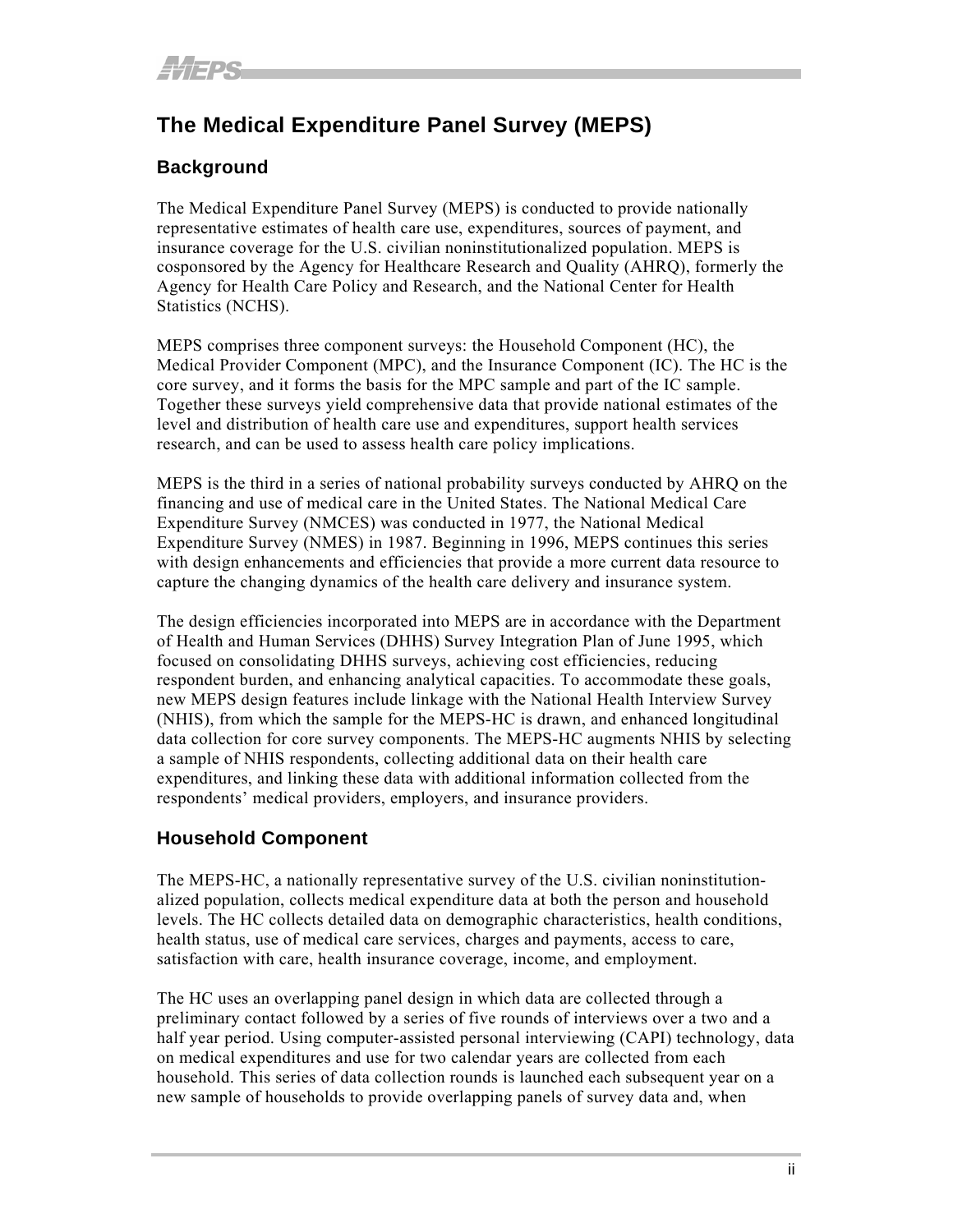combined with other ongoing panels, will provide continuous and current estimates of health care expenditures.

The sampling frame for the MEPS-HC is drawn from respondents to NHIS, conducted by NCHS. NHIS provides a nationally representative sample of the U.S. civilian noninstitutionalized population, with oversampling of Hispanics and blacks.

## **Medical Provider Component**

The MEPS-MPC supplements and validates information on medical care events reported in the MEPS-HC by contacting medical providers and pharmacies identified by household respondents. The MPC sample includes all hospitals, hospital physicians, home health agencies, and pharmacies reported in the HC. Also included in the MPC are all office-based physicians:

- Providing care for HC respondents receiving Medicaid.
- Associated with a 75 percent sample of households receiving care through an HMO (health maintenance organization) or managed care plan.
- Associated with a 25 percent sample of the remaining households. Data are collected on medical and financial characteristics of medical and pharmacy events reported by HC respondents, including:
- Diagnoses coded according to ICD-9 (9th Revision, International Classification of Diseases) and DSMIV (Fourth Edition, Diagnostic and Statistical Manual of Mental Disorders).
- Physician procedure codes classified by CPT-4 (Current Procedural Terminology, Version 4).
- Inpatient stay codes classified by DRG (diagnosis related group).
- Prescriptions coded by national drug code (NDC), medication names, strength, and quantity dispensed.
- Charges, payments, and the reasons for any difference between charges and payments.

The MPC is conducted through telephone interviews and mailed survey materials.

#### **Insurance Component**

The MEPS-IC collects data on health insurance plans obtained through private and public sector employers. Data obtained in the IC include the number and types of private insurance plans offered, benefits associated with these plans, premiums, contributions by employers and employees, and employer characteristics.

Establishments participating in the MEPS-IC are selected through three sampling frames:

- A list of employers or other insurance providers identified by MEPS-HC respondents who report having private health insurance at the Round 1 interview.
- A Bureau of the Census list frame of private-sector business establishments.
- The Census of Governments from the Bureau of the Census.

To provide an integrated picture of health insurance, data collected from the first sampling frame (employers and other insurance providers) are linked back to data provided by the MEPS-HC respondents. Data from the other three sampling frames are collected to provide annual national and State estimates of the supply of private health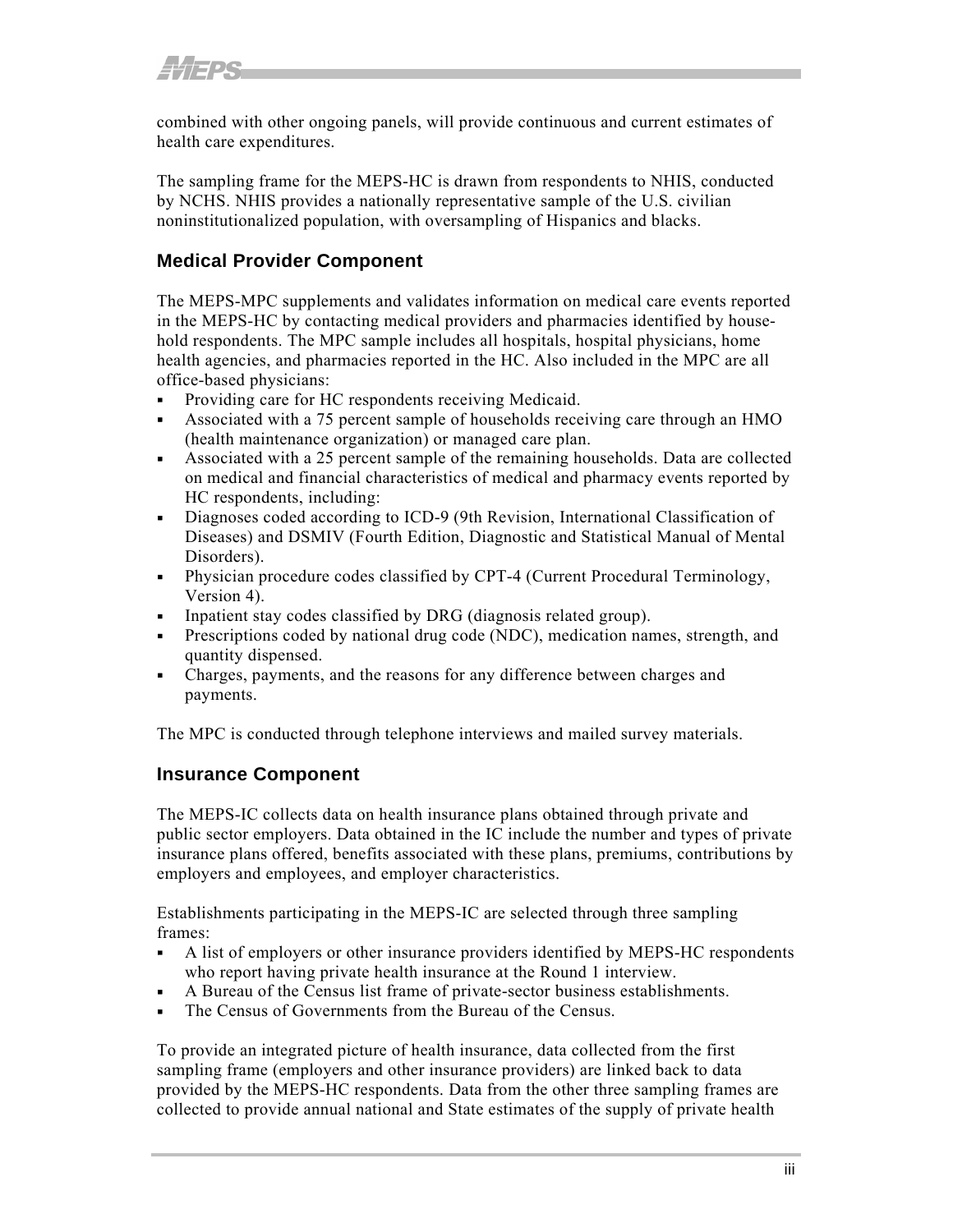insurance available to American workers and to evaluate policy issues pertaining to health insurance. Since 2000, the Bureau of Economic Analysis has used national estimates of employer contributions to group health insurance from the MEPS-IC in the computation of Gross Domestic Product (GDP).

The MEPS-IC is an annual panel survey. Data are collected from the selected organizations through a prescreening telephone interview, a mailed questionnaire, and a telephone follow-up for nonrespondents.

### **Survey Management**

MEPS data are collected under the authority of the Public Health Service Act. They are edited and published in accordance with the confidentiality provisions of this act and the Privacy Act. NCHS provides consultation and technical assistance.

As soon as data collection and editing are completed, the MEPS survey data are released to the public in staged releases of summary reports and microdata files. Summary reports are released as printed documents and electronic files. Microdata files are released on CD-ROM and/or as electronic files.

Printed documents and CD-ROMs are available through the AHRQ Publications Clearinghouse. Write or call:

AHRQ Publications Clearinghouse Attn: (publication number) P.O. Box 8547 Silver Spring, MD 20907 800-358-9295 703-437-2078 (callers outside the United States only) 888-586-6340 (toll-free TDD service; hearing impaired only)

To order online, send an e-mail to: ahrqpubs@ahrq.gov.

Be sure to specify the AHRQ number of the document or CD-ROM you are requesting. Selected electronic files are available through the Internet on the MEPS Web site: <http://www.meps.ahrq.gov/>

For more information, visit the MEPS Web site or e-mail mepspd $@a$ hrq.gov.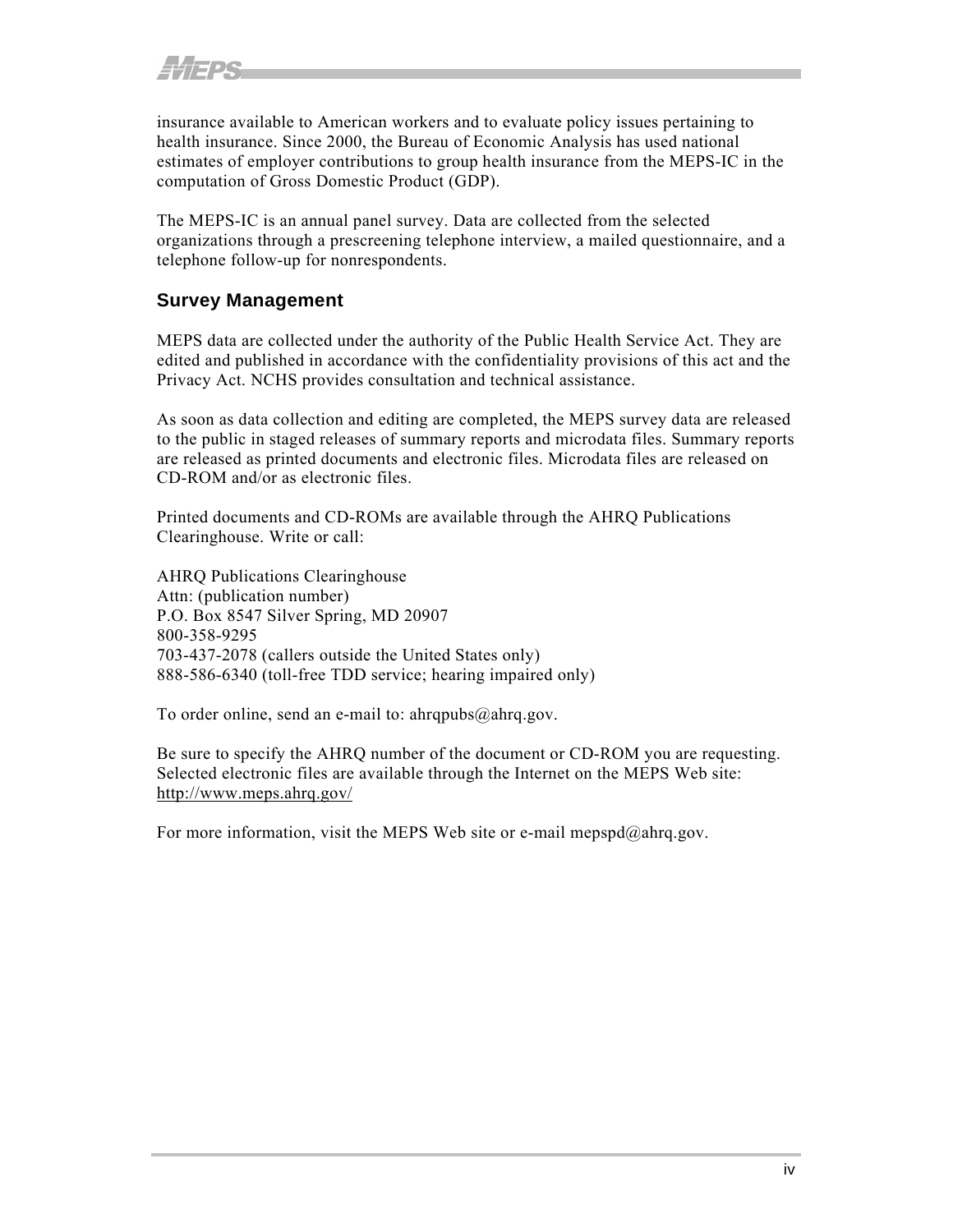# **Table of Contents**

<u> 1989 - Jan Barat, martin din santa da santa da santa da santa da santa da santa da santa da santa da santa da</u>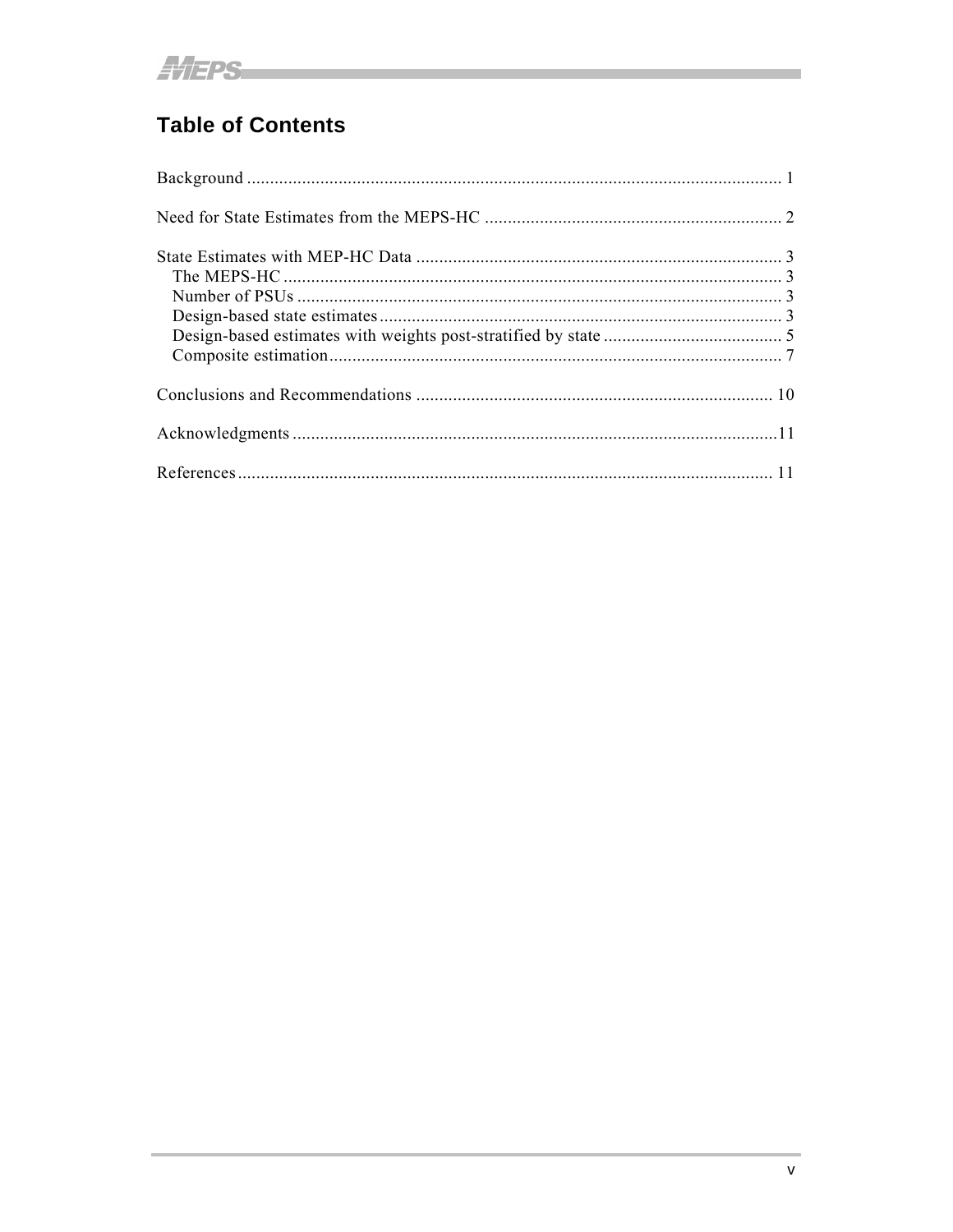## <span id="page-6-0"></span>**Producing State Estimates with the Medical Expenditure Panel Survey, Household Component**

John P. Sommers, PhD, Agency for Healthcare Research and Quality

### **Background**

An investigation of results produced from large-scale Federal household surveys, reveals few state estimates produced from these surveys. The exception is the Current Population Survey (CPS), conducted by the Census Bureau and sponsored by the Bureau of Labor Statistics, which is the source of state income, poverty, and health care uninsurance rate estimates (Census Bureau Web site: c). However, the state personal income and uninsurance rate estimates are multiple-year averages produced from combining several years of data (DeNavas-Walt et al., 2004). County- and state-level estimates of income and poverty are produced using special small area estimation techniques using CPS and other data. State estimates are rare, and design-based one-year estimates do not seem to be routinely published. State-level estimates are not routinely produced from other large-scale Federal household surveys, including the following:

- The National Health Interview Survey (NHIS), sponsored by the Centers for Disease Control and Prevention's National Center for Health Statistics (NCHS) and conducted by the Census Bureau (NCHS Web site and Botman, et al., 2000)
- The Survey of Income and Program Participation (SIPP), conducted by the Census Bureau (Census Bureau Web site: a and Kostanich and Dippo, 2002)
- The American Housing Survey (AHS), sponsored by the Department of Housing and Urban Development and conducted by the Census Bureau (Census Bureau Web site: b and Census Bureau Web site: d )
- The Household Component of the Medical Expenditure Panel Survey (MEPS-HC), sponsored by the Agency for Healthcare Research and Quality (AHRQ) (Medical Expenditure Panel Survey Web site and Cohen, 2000).

A basic indication explaining why state-level estimates are not produced with these surveys can be found in the estimates that are produced with the CPS data by the Census Bureau. Multiyear averages and small area estimation techniques are used when the reliability of the design-based estimates is poor. Multiyear averages increase sample sizes and thus lower errors. Small area estimation techniques use modeling and other complex and time-intensive estimation methods to "borrow strength" from data outside the state or outside the survey to improve results with poor precision that are produced using design-based survey estimation techniques, such as weighted means and totals. (Ghosh and Rao, 1994)

For the large national Federal surveys, unbiased design-based estimates for states are possible. An unbiased estimate of the state average for any variable is simply the weighted sum of the variable for all sample units within the state divided by the sum of the weights for the sample units within the state (Cochran, 1977). There are two reasons, however, why design-based estimates for individual states are generally of poor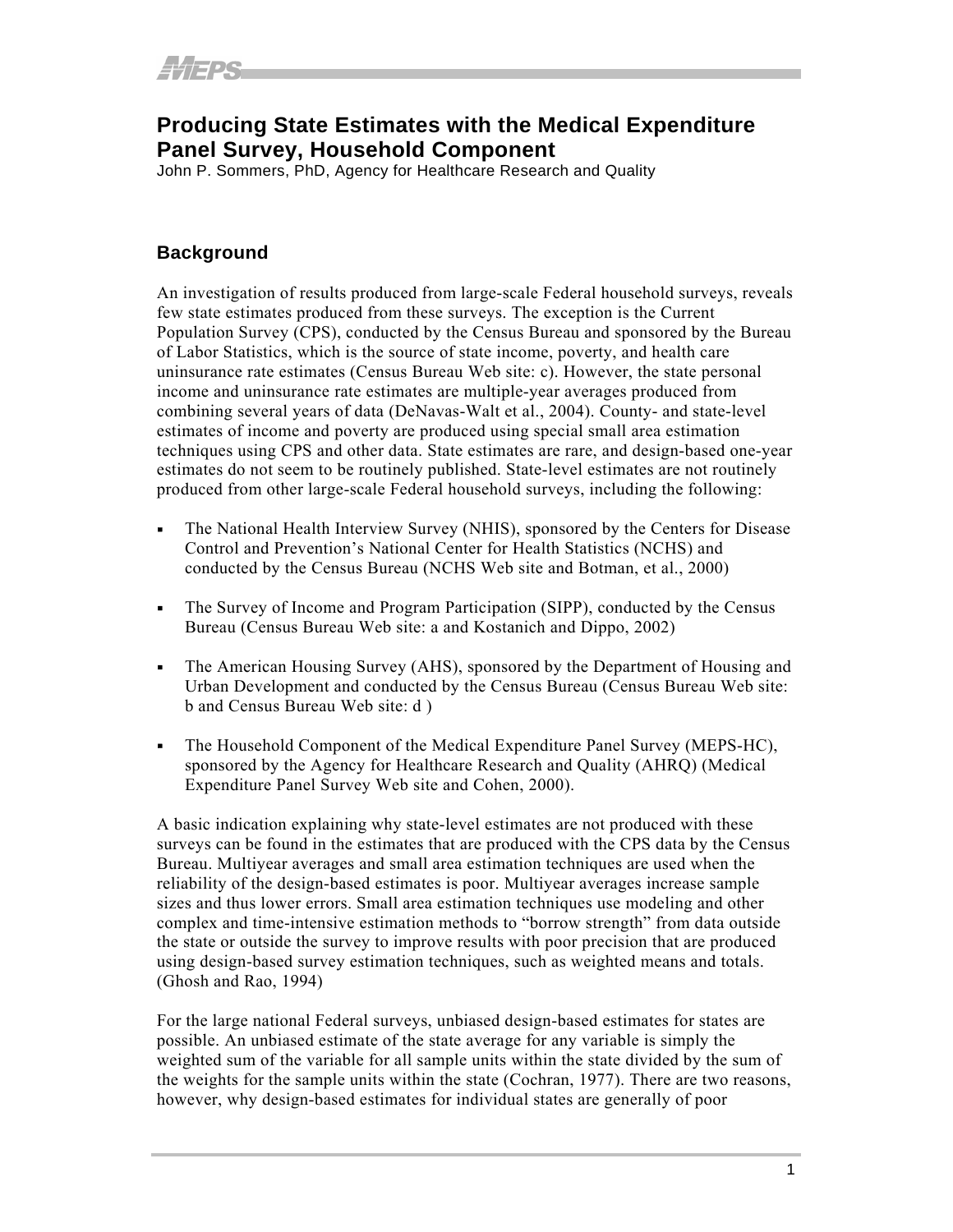<span id="page-7-0"></span>precision for the large national surveys. The first reason is that to meet population subdomain and for key survey estimates for specified proportions, the survey sample sizes are generally allocated on a national basis. For general population-based national surveys, survey budgets do not allow adequate sample size in each state to produce state estimates with acceptable precision. There is generally no focus on state estimates, thus no minimum state samples. Even for surveys with state-level stratification as a design feature, such as the NHIS, given that the top 10 states have over half the population, the sample sizes for the remaining states can fall below an ideal sample size.

Aside from the possible lack of adequate sample sizes in states, the sample designs used in the surveys listed above also make it difficult to produce high-quality design-based estimates for states. All the surveys have stratified multistage cluster sample designs. This involves sampling of clusters, sets of counties. This limits the samples in each state, no matter how many persons are in the final sample, to a limited number of counties within each state. This is done because of the costs of personal household visits to collect the information if the sample of persons were spread widely and evenly across the entire country. This clustering of the sample can have a large impact on the sampling error. If the average values for the variables being estimated vary considerably across the clusters of counties, then the sampling error is effectively limited by the number of county clusters. For further detail on the variances of cluster samples, see Cochran, 1977.

### **Need for State Estimates from the MEPS-HC**

In 2004, the increase in costs of health insurance was above 10 percent (Kaiser Family Foundation, 2004). Further, large numbers of persons are without health coverage (DeNavas-Walt et al., 2004). At the same time, state budgets have been hard hit by loss of revenues and increasing health care costs from Medicaid spending. In 2003, Medicaid spending increased 8 percent over 2002 levels and was 21.4 percent of all state spending. As a result, most states reduced Medicaid benefits, reduced Medicaid eligibility, and implemented prescription drug cost control programs for Medicaid (National Association of State Budget Officers, 2003).

Given the variety of methods being implemented by the states to control Medicaid and other health costs and to increase the number of persons with health insurance, it is of great interest for all states to know which efforts have succeeded and which have not. To assess these results, one must have reliable data. Health care usage and costs at the state level must be analyzed to determine if costs are increasing over time and if more people are using health care. It would also be of use to know who is using care and what types; for instance, how much care certain parts of the population use and what type, doctor visits, hospitals, etc.

Because of these data needs, there is an emerging drive within the Department of Health and Human Services (DHHS) to examine the feasibility of producing state data from population-based surveys and other sources. This paper examines the possibility of producing selected state estimates from one core DHHS data source.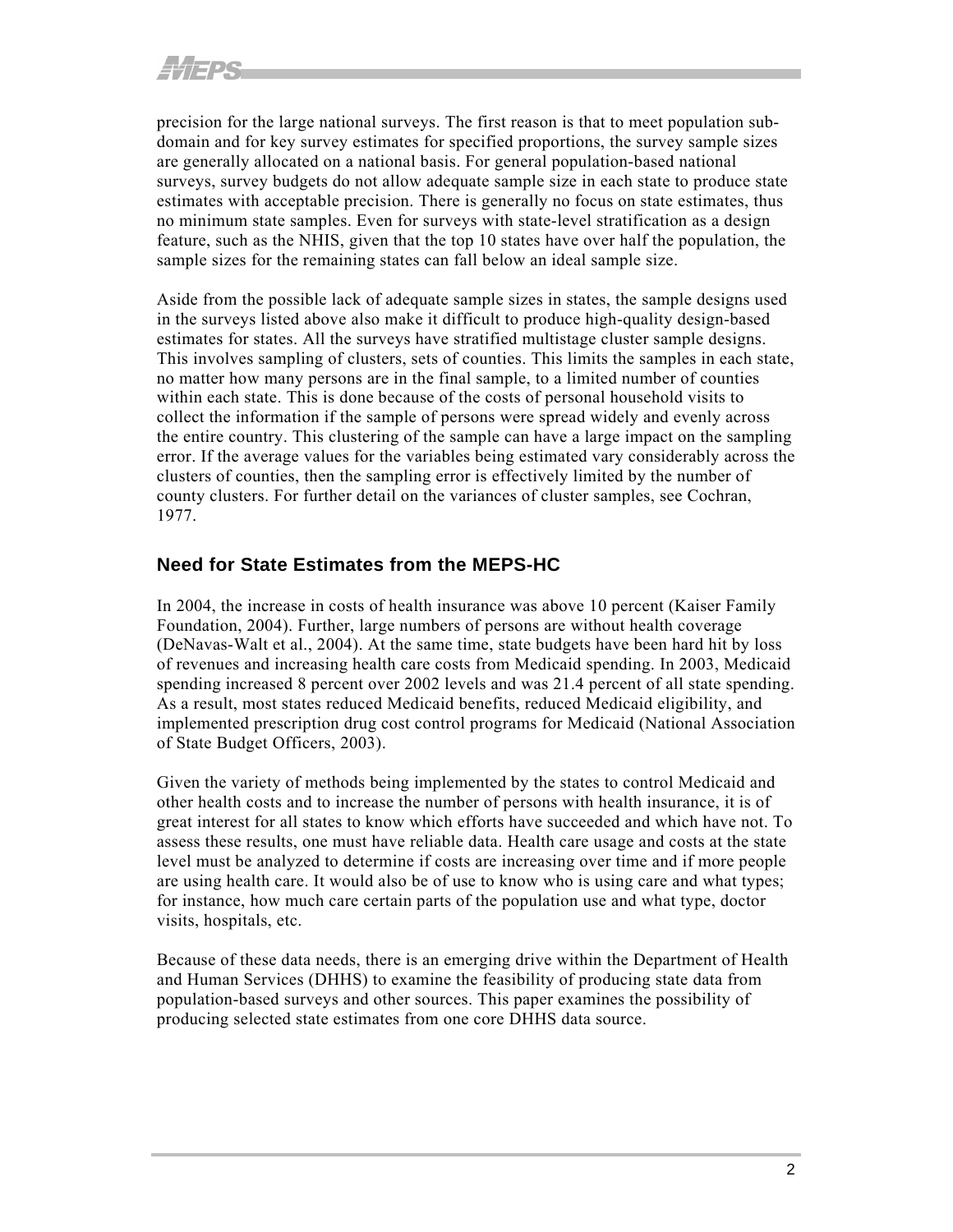## <span id="page-8-0"></span>**State Estimates with MEP-HC Data**

#### *The MEPS-HC*

National estimates of health care expenditures are an important resource for health policymakers and health services researchers. MEPS collects information regarding the use and payment for health care services from a nationally representative sample of the U.S. civilian noninstitutionalized population. In addition to the annual nationally representative expenditures estimates from MEPS, there is a growing need for estimates at the subnational level. While MEPS was designed to ensure reliable estimates at the national and regional level for individuals, families, and selected population subgroups, recent research has focused on the capacity for subnational estimates. A 2004 MEPS Statistical Brief (Machlin, et al., 2004) provided estimates of health care expenses and uninsured rates for the U.S. community population under age 65 in 10 large metropolitan areas. This paper examines the capacity for producing expenditure estimates with acceptable precision at the state level using MEPS.

The sample of households for the MEPS-HC is a subsample of households that responded to the prior year's NHIS. The MEPS sample is drawn from approximately one-half of the primary sampling units (PSUs) in the NHIS. Oversampling of households with Hispanics and African Americans carries over from the NHIS to the MEPS sample design. In addition, in forming strata for selection of the first-stage sampling units or PSUs in the NHIS, state was used as a stratification variable. This design feature carries over from the NHIS to MEPS-HC since the MEPS-HC uses approximately half of the NHIS PSUs. In this paper, the MEPS-HC design is investigated with respect to its capacity to support reliable state-level estimates for a selected number of states.

#### *Number of PSUs*

The first issue one must address when trying to make state estimates from a survey with a cluster sample is the number of PSUs available to make the estimates for each state. If the between PSU variance is large compared with the within PSU variance, a very small number of PSUs means a large error, regardless of the number of final stage sampling units (Cochran, 1977). For this reason, we checked the PSU structure for the MEPS. We found that if we ranked states by total population that the 10 largest states each had either more than six PSUs and/or had a number of certainty PSUs that covered a large portion (60 percent or more) of the state population. For the second largest set of states, those with population ranks from 11 through 20, the states contained at least four PSUs and/or had a certainty PSU that covered a large portion of the state population. For states with population ranks from 21 through 30, the minimum number of PSUs was three, but most had four or more non-certainty PSUs and population coverage of the selected PSUs was limited. However, since there are enough PSUs to calculate an error for each of these states, this third set of states is also used in the analysis. Most of the remaining small states had either one or no PSUs, and these were not included in the analysis.

#### *Design-based state estimates*

The first step of the research was to develop simple design-based estimates using the MEPS-HC design structure and data for 2002 for six types of expenditures: total (all types combined), dental visits, inpatient facility stays, office-based visits, outpatient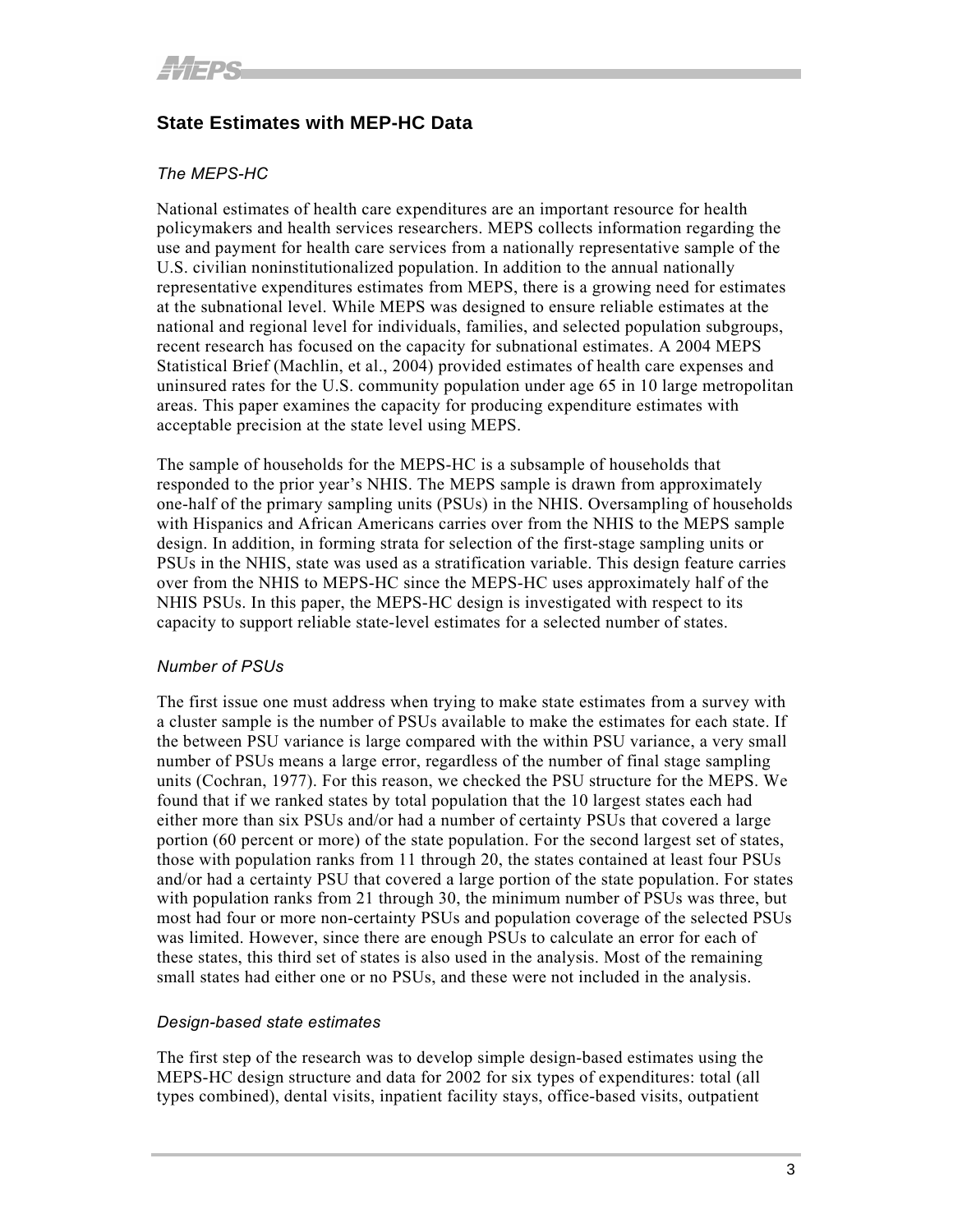doctor visits, and prescription drugs. This was done using the weights that were created by post-stratification to national CPS values for cells defined by age, race, gender, and marital status. For each type of expenditure, an estimate for each state was made for the percentage of persons who had that expenditure, the mean for those who had an expenditure, and the total expenditures. These estimates were created for each of the 30 largest states defined by total population. Relative standard error results were averaged for each type of estimate for three state groups: the 10 largest states, the second 10 largest states, and the third 10 largest states. These are called groups 1, 2, and 3 in order from the largest to smallest states. Results are shown in table 1. Maximum relative standard errors in each group are also shown.

The standard errors for the estimates shown in the tables in this report were produced using a set of 64 partially balanced half samples and the balanced repeated replication method (Wolter,1985). This was done to take into account the post-stratification done to the sampling weights. For variance estimation purposes, the weights were post-stratified for each replicate. We found that use of Taylor Series methods for this first set of design-based estimates gave similar results. However, this was not true for results produced and discussed latter in this paper and shown in tables 2 and 3.

| Table 1. Average and maximum relative standard errors (RSEs) by state size group for typical estimates: |  |
|---------------------------------------------------------------------------------------------------------|--|
| National post-stratification                                                                            |  |

|                           |            | <b>Conditional mean</b><br>expenditures |                | <b>Percent of persons</b><br>with expenditure |                | Total<br>expenditures |                |
|---------------------------|------------|-----------------------------------------|----------------|-----------------------------------------------|----------------|-----------------------|----------------|
| <b>Expenditure type</b>   | Size group | <b>Mean RSE</b>                         | <b>Max RSE</b> | <b>Mean RSE</b>                               | <b>Max RSE</b> | <b>Mean RSE</b>       | <b>Max RSE</b> |
| All types combined        | 1          | 0.0989                                  | 0.1697         | 0.0226                                        | 0.0327         | 0.2159                | 0.3437         |
| All types combined        | 2          | 0.1602                                  | 0.3223         | 0.0291                                        | 0.0424         | 0.3336                | 0.5232         |
| All types combined        | 3          | 0.1677                                  | 0.3377         | 0.0389                                        | 0.1007         | 0.4120                | 0.5737         |
| Dental visits             | 1          | 0.1423                                  | 0.2361         | 0.0713                                        | 0.1035         | 0.2387                | 0.3130         |
| Dental visits             | 2          | 0.1453                                  | 0.2528         | 0.0947                                        | 0.1538         | 0.3484                | 0.5089         |
| Dental visits             | 3          | 0.2499                                  | 0.5821         | 0.1272                                        | 0.2031         | 0.4438                | 0.6494         |
| Inpatient facility        | 1          | 0.2110                                  | 0.4049         | 0.1299                                        | 0.1834         | 0.2928                | 0.4152         |
| Inpatient facility        | 2          | 0.2920                                  | 0.5901         | 0.2056                                        | 0.3031         | 0.4618                | 0.7730         |
| Inpatient facility        | 3          | 0.3495                                  | 0.8165         | 0.2404                                        | 0.4383         | 0.5629                | 0.7007         |
| Office based visits       | 1          | 0.1091                                  | 0.1621         | 0.0330                                        | 0.0514         | 0.2138                | 0.3180         |
| Office based visits       | 2          | 0.1417                                  | 0.2558         | 0.0468                                        | 0.0765         | 0.3212                | 0.4930         |
| Office based visits       | 3          | 0.1899                                  | 0.2571         | 0.0603                                        | 0.1372         | 0.4060                | 0.5495         |
| <b>Outpatient doctors</b> | 1          | 0.1746                                  | 0.2661         | 0.1231                                        | 0.1761         | 0.2782                | 0.4306         |
| <b>Outpatient doctors</b> | 2          | 0.338                                   | 0.6895         | 0.2111                                        | 0.3783         | 0.4673                | 0.7005         |
| <b>Outpatient doctors</b> | 3          | 0.3764                                  | 0.7446         | 0.2794                                        | 0.4949         | 0.5280                | 0.7346         |
| Prescription drugs        | 1          | 0.0953                                  | 0.1923         | 0.0389                                        | 0.0532         | 0.2305                | 0.4494         |
| Prescription drugs        | 2          | 0.1290                                  | 0.2104         | 0.0531                                        | 0.0912         | 0.3401                | 0.531          |
| Prescription drugs        | 3          | 0.1696                                  | 0.2695         | 0.0667                                        | 0.1392         | 0.4025                | 0.5868         |

Source: AHRQ, Household Component of the Medical Expenditure Panel Survey, 2002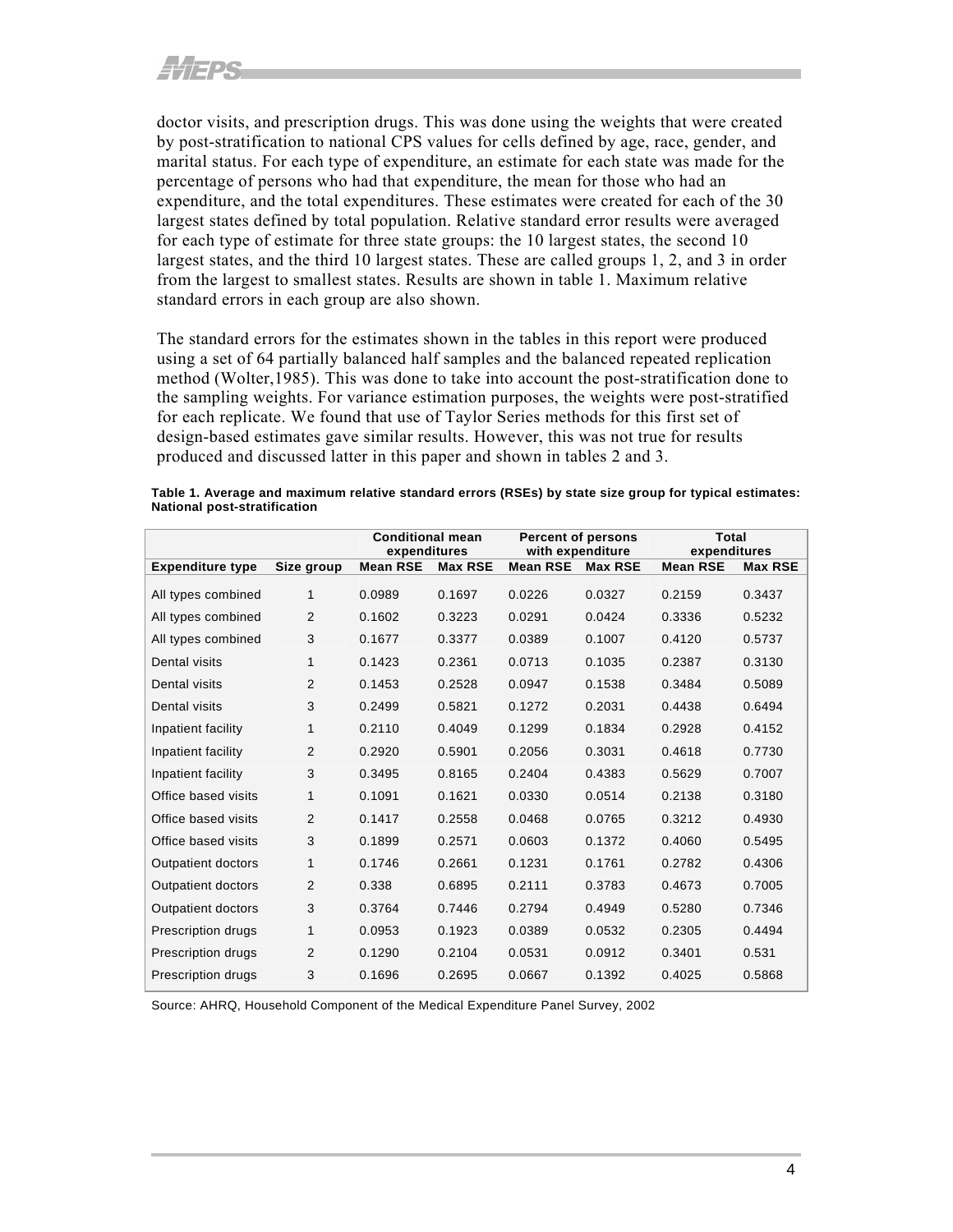#### <span id="page-10-0"></span>Table 1 shows

- State-level estimates with acceptable precision can be made for some states from the MEPS-HC, but there are still many estimates of poor precision. This can be seen from the maximum RSE values for many of the groups. (Note: RSE ge 0.30 is considered as poor.)
- Estimates for the percentage of persons with each type of expenditure have good precision, while the total expenditure estimates are of uniformly poor quality.
- The estimates are generally of best quality for expenditure types that affect the most people and thus have the greatest sample, such as all types combined or office-based visits, while the worst are inpatient facility and outpatient doctor estimates because the numbers of sample persons with these expenditure types are very small. None of the size groups of states could be published for the latter two types of expenditures.
- The estimates decline in precision as the size of states decreases.
- With a goal of a maximum RSEs of 20 percent, for the majority of the cases only estimates for the 10 largest states could be produced.

Most of these results with respect to the reliability of the estimates could be expected. Most are directly related to expected sample. For any type of expenditure, the percentage of persons with an expenditure is the best estimate because this estimate is based upon the entire sample and the distribution. The conditional mean and total expenditure estimates are based upon subsets of the sample in each state. Further, these estimates are based upon the distribution of expenditures which can be highly skewed. The extremely poor quality of the total expenditure estimates versus the conditional mean estimates can be attributed to the fact that the between PSU variances of population totals are much higher than the between PSU variances of average usage.

#### *Design-based estimates with weights post-stratified by state*

After review of the first set of results, it was decided that the estimates could be improved using weights that were post-stratified to CPS population totals at the state level. For each state, the nonresponse adjusted weights were post-stratified by state, age, race, and gender. The use of these weights produced a marked improvement in the precision of the results.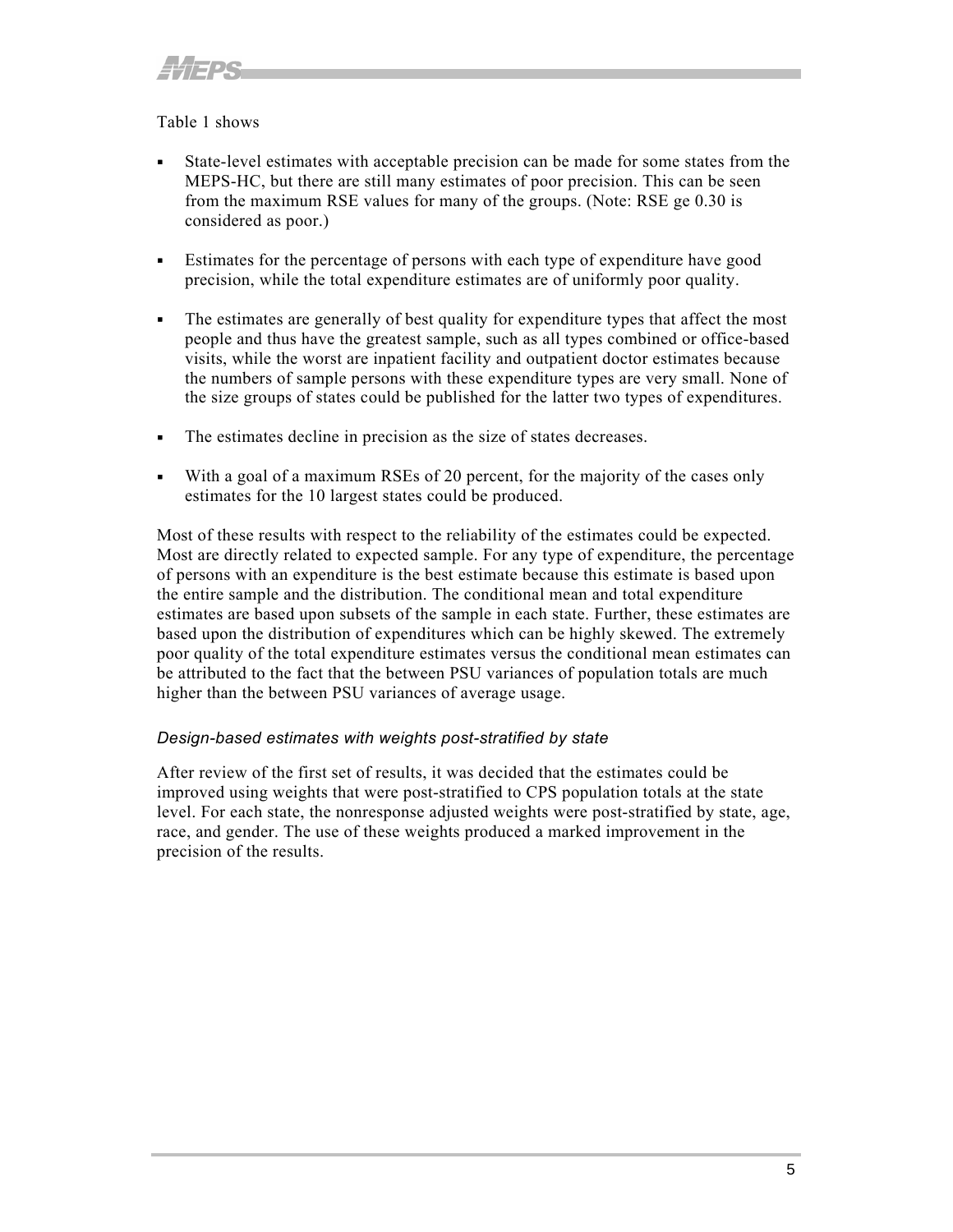|                           |                | <b>Conditional mean</b><br>expenditures |                | <b>Percent of persons</b><br>with expenditure |                | <b>Total</b><br>expenditures |                |
|---------------------------|----------------|-----------------------------------------|----------------|-----------------------------------------------|----------------|------------------------------|----------------|
| <b>Expenditure type</b>   | Size group     | <b>Mean RSE</b>                         | <b>Max RSE</b> | <b>Mean RSE</b>                               | <b>Max RSE</b> | <b>Mean RSE</b>              | <b>Max RSE</b> |
| All types combined        | 1              | 0.0744                                  | 0.1126         | 0.0152                                        | 0.0206         | 0.0756                       | 0.1181         |
| All types combined        | $\overline{2}$ | 0.1072                                  | 0.2112         | 0.0198                                        | 0.0283         | 0.1085                       | 0.2179         |
| All types combined        | 3              | 0.1250                                  | 0.2635         | 0.0256                                        | 0.0558         | 0.1340                       | 0.2582         |
| Dental visits             | 1              | 0.1128                                  | 0.2032         | 0.0512                                        | 0.0794         | 0.1288                       | 0.2214         |
| Dental visits             | 2              | 0.1123                                  | 0.1947         | 0.0703                                        | 0.1050         | 0.1252                       | 0.1974         |
| Dental visits             | 3              | 0.1804                                  | 0.4529         | 0.0921                                        | 0.1366         | 0.1988                       | 0.4655         |
| Inpatient facility        | 1              | 0.1631                                  | 0.2852         | 0.0972                                        | 0.1482         | 0.1759                       | 0.2896         |
| Inpatient facility        | $\overline{2}$ | 0.2229                                  | 0.5188         | 0.1427                                        | 0.2009         | 0.2738                       | 0.5763         |
| Inpatient facility        | 3              | 0.2591                                  | 0.6084         | 0.1870                                        | 0.3432         | 0.3183                       | 0.6300         |
| Office based visits       | 1              | 0.0869                                  | 0.1217         | 0.0227                                        | 0.0349         | 0.0887                       | 0.1252         |
| Office based visits       | 2              | 0.1037                                  | 0.1751         | 0.0335                                        | 0.0589         | 0.1112                       | 0.1827         |
| Office based visits       | 3              | 0.1376                                  | 0.2090         | 0.0429                                        | 0.0829         | 0.1564                       | 0.2494         |
| <b>Outpatient doctors</b> | 1              | 0.1399                                  | 0.2267         | 0.0883                                        | 0.1278         | 0.1574                       | 0.2294         |
| <b>Outpatient doctors</b> | 2              | 0.2406                                  | 0.3997         | 0.1561                                        | 0.2291         | 0.2717                       | 0.3809         |
| <b>Outpatient doctors</b> | 3              | 0.2546                                  | 0.4987         | 0.2078                                        | 0.3453         | 0.3061                       | 0.6082         |
| Prescription drugs        | 1              | 0.0674                                  | 0.1496         | 0.0254                                        | 0.0357         | 0.0743                       | 0.1534         |
| Prescription drugs        | $\overline{2}$ | 0.0890                                  | 0.1529         | 0.0349                                        | 0.0582         | 0.0976                       | 0.1592         |
| <b>Prescription drugs</b> | 3              | 0.1235                                  | 0.2644         | 0.0418                                        | 0.1015         | 0.1353                       | 0.2463         |

**Table 2. Average and maximum relative standard errors (RSEs) by state size group for typical estimates: State level post-stratification** 

Source: AHRQ, Household Component of the Medical Expenditure Panel Survey, 2002

The use of weights post-stratified with state population totals yielded the following results shown in table 2:

- Results are uniformly better than those in table 1.
- Of special interest are the results for total expenditures for each type. These estimates are now of approximately the same quality as those for the conditional mean expenditures for the same type of expenditure. This improvement is likely the result of the stabilization of totals from the use of state-specific post-stratification. This post-stratification essentially makes the estimates of totals a ration estimate which uses the average usage times the mean conditional expenditure times an outside population total for each state. As we saw earlier, the RSEs of average usage and mean conditional expenditure estimates were more precise, and this change in the estimates of total expenditures results in estimates with RSEs closer to those of the first two types of estimates. Nevertheless, there are still estimates with very large RSEs.
- Although improved, estimates for inpatient facility and outpatient doctors are still problematic.
- For all other expenditure groups, all types combined, office-based visits, dental visits, and prescription drugs, the improvements are such that one could make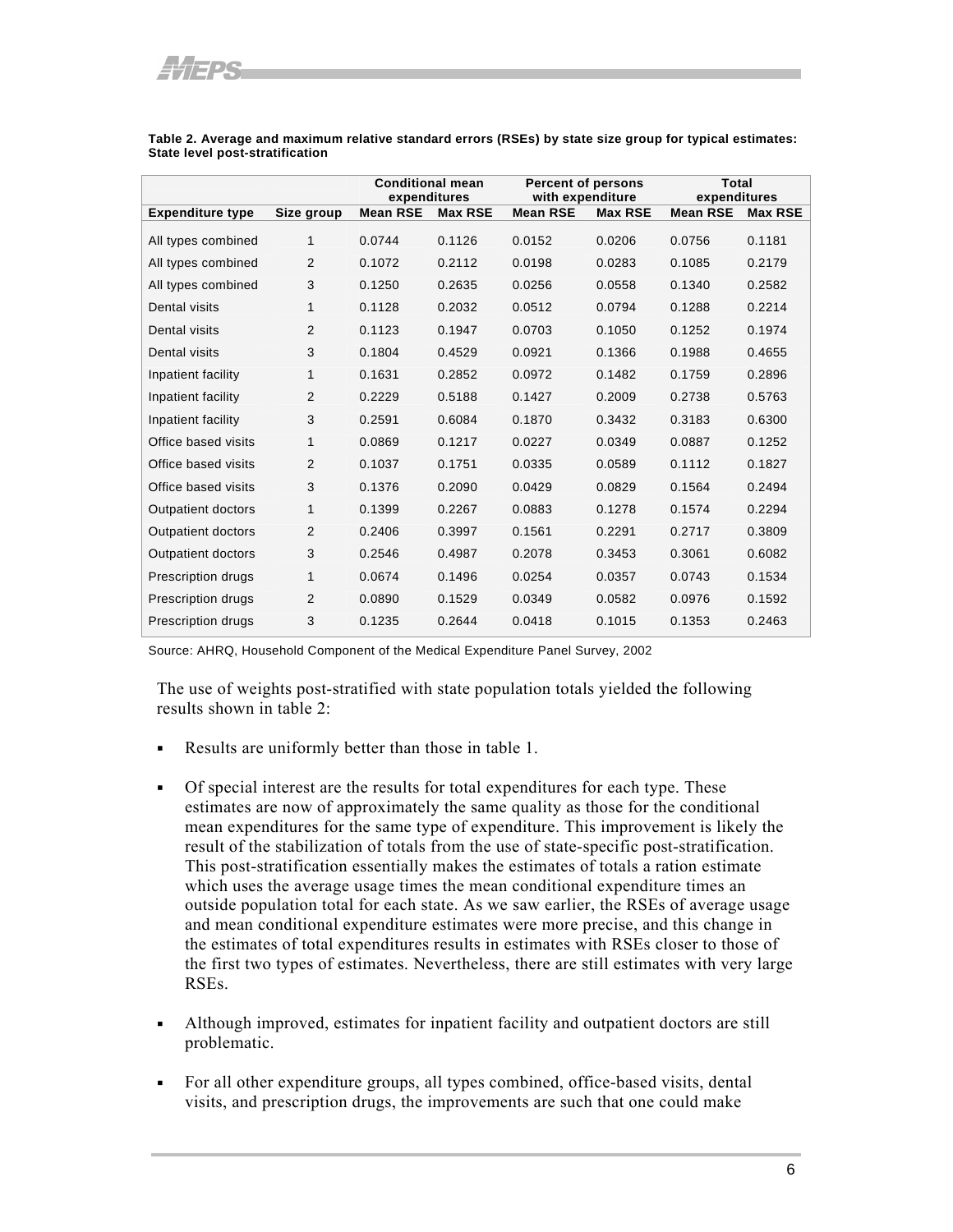<span id="page-12-0"></span>estimates for the 20 largest states in size groups 1 and 2, with very few estimates with an RSE greater than 20 percent.

Estimates in an AHRQ report titled *Estimates of Health Care Expenditures for the 10 Largest States, 2002*, are based on this methodology (Machlin and Sommers, 2005).

#### *Composite estimation*

Given that we have produced estimates for every state, a small area estimation approach could potentially be used to adjust and improve these estimates by "borrowing strength across states." In this case, one can consider a random effects model or a Bayesian approach based upon such a model (Ghosh and Rao, 1994). However, it was decided to use a method that makes no assumptions about the relationships among estimates and is simple to apply across a large number of estimates.

It was decided to apply a composite estimation technique to estimates of the conditional mean expenditures and percentages with an expenditure. Strength can be borrowed from sample estimates at the Census Division level, the regional level, or the national level. This type of estimate uses a weighted average

$$
Y_c = w \hat{Y}_1 + (1 - w) \hat{Y}_2
$$
 where  $Y_1$  and  $Y_2$ 

are usually a synthetic and direct estimates of the same item. The weight is determined by minimizing the mean squared error (MSE) of the linear combination of estimators. In this case, the sample Census Division estimate for a larger geographic area was chosen as the synthetic estimate and the state estimate as the direct estimate. The Division estimates were chosen as the synthetic estimate because there seemed to be good correlation between estimates of states within the same Division. Thus, it seemed that the other states in the Division would be most helpful in providing information and strength for one another within the Division. Under these conditions, assuming that the state estimate is an unbiased estimate of the state value, then the value of w which minimizes the MSE of the composite estimator is

$$
w = \frac{\big(\text{var}(Y_s) - \text{cov}(Y_s, Y_d)\big)}{\big(\text{var}(Y_s) + \text{var}(Y_d) - 2\text{cov}(Y_s, Y_d) + bias^2\big)}
$$

where s denotes the design-based state estimator and d the division estimator for the larger geographic area. Bias squared in this case is the squared difference in expected values of the state and synthetic estimates:

$$
bias2 = (E(Ys) - E(Yd))2
$$

This result can be obtained simply by taking the MSE of the composite estimate and using differentiation to calculate the value of w which minimizes the result.

The terms in the numerator can be estimated using the half samples. The bottom term can be estimated using the square of the difference of the two estimators. However, that estimate can be very unstable. Thus, a method using the sum of squared differences of the half sample estimates was developed to estimate the denominator term, which is the variance of the difference of the two estimators plus the squared difference in their expected values. Using these estimates for w, new estimates and their MSEs and RSEs were calculated using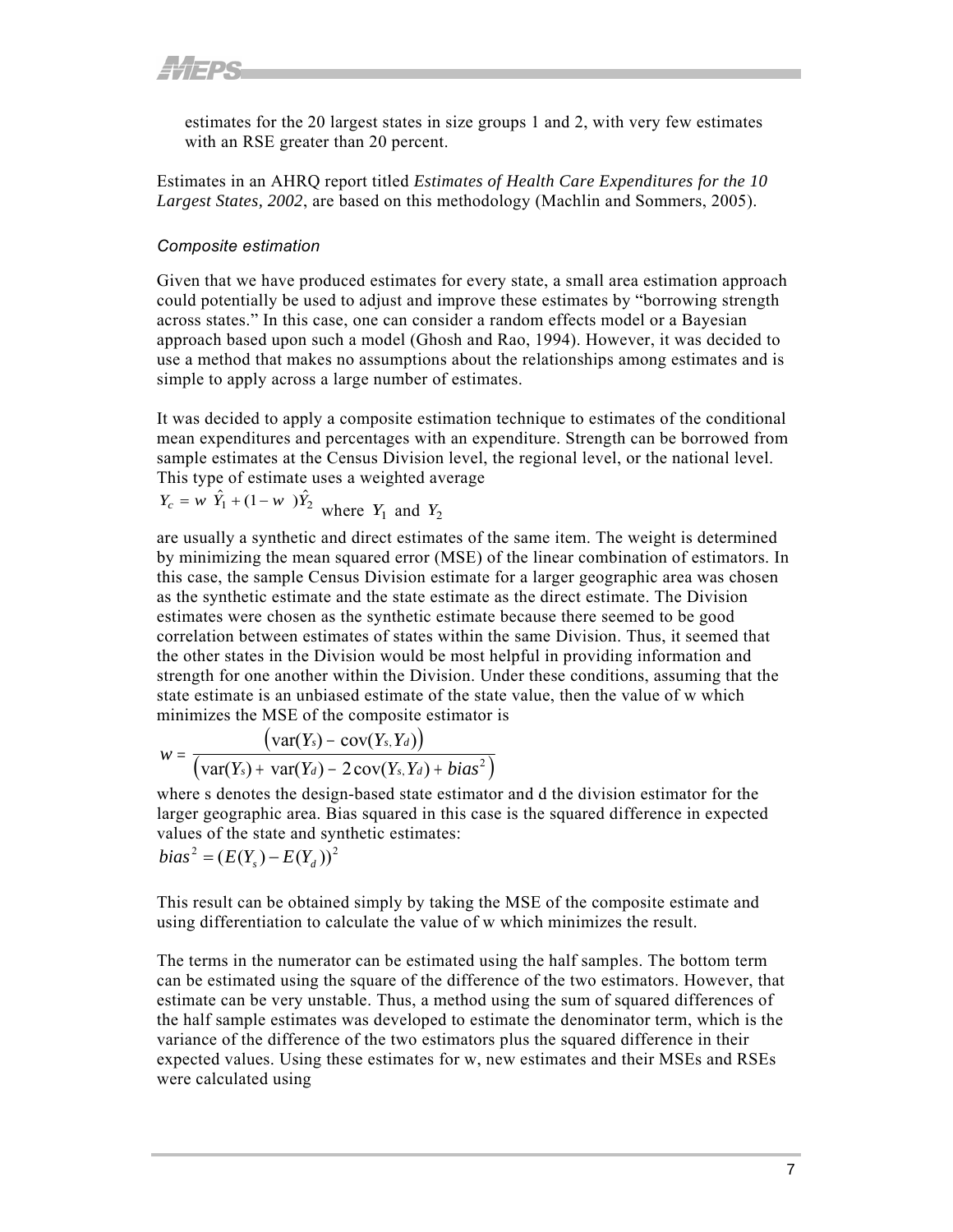$$
Var(Y_c) = w^2 Var(Y_d) + (1 - w)^2 Var(Y_s) - 2w(1 - w)C(Y_d, Y_s)
$$
  
\n
$$
MSE(Y_c) = w^2 Var(Y_d) + (1 - w)^2 Var(Y_s) + 2w(1 - w)Cov(Y_d, Y_s) + w^2 bias^2
$$

 $E(Y_a - Y_s)^2 = Var(Y_a - Y_s) + bias^2$ This MSE was estimated using the individual parts developed in the calculation of w. Of special interest is the estimate of the bias. One can use the fact that

 $E(Y_{di} - Y_{si})^2 = 2 * Var(Y_d - Y_s) + bias^2$ One can just take the difference of the two estimates squared and subtract an estimate of the variance of the difference of the two estimates to obtain an estimate of the bias. However, this is an unstable estimate. We instead take advantage of the following expected value for the difference of the two estimates for the ith half sample:

Thus we average the values of the difference squared for each half sample and subtract the standard estimate of twice the variance to obtain an estimate of the bias.

Because the value of w is an estimate, the sample estimate of this variance is only an estimate of the variance of the estimator given the estimate of w. This does not account for the expected variance due to the estimation of w. To account for this variation, w was estimated using groups of half samples. Specifically, w was estimated using these sets of half samples and half sample estimates of the composite were made by varying the estimates of w with the full sample values of the model and division estimates. Addition of this term was prompted by bias found by Prassad and Rao (1990) in formulas that did not consider the variation caused by estimation of w. This term did not add large sums to the overall errors. This indicates that the estimates of variance and bias are generally stable. However, when the value of w was very close to 1 or 0, the estimates of w became less stable. It was decided that the value of w would be limited to values between .1 and .9 for the final composite estimates currently produced.

Table 3 below shows values obtained using the composite estimation technique, comparable to those in tables 1 and 2 for conditional mean expenditures and percentage with the expenditure type. This synthetic estimate was chosen because it gave better results than using the Census Division and about the same quality as combining state and national estimates while not changing the original value of the state estimates to the same degree as using the national estimates as the synthetic estimate.

We should note that as with any set of error estimates made using sampling data, the estimates of mean squared errors used have errors also. Thus, some of the composite estimates could have less quality than the numbers indicate. This is true when making estimates of error for any set of estimates. However, we base our final evaluation of the quality of the composite estimates when compared to the other unbiased estimators not on the results for just one estimate, but on the fact that as a group the estimates of errors for the composite estimators are almost uniformly better than those for the more standard design-based estimates.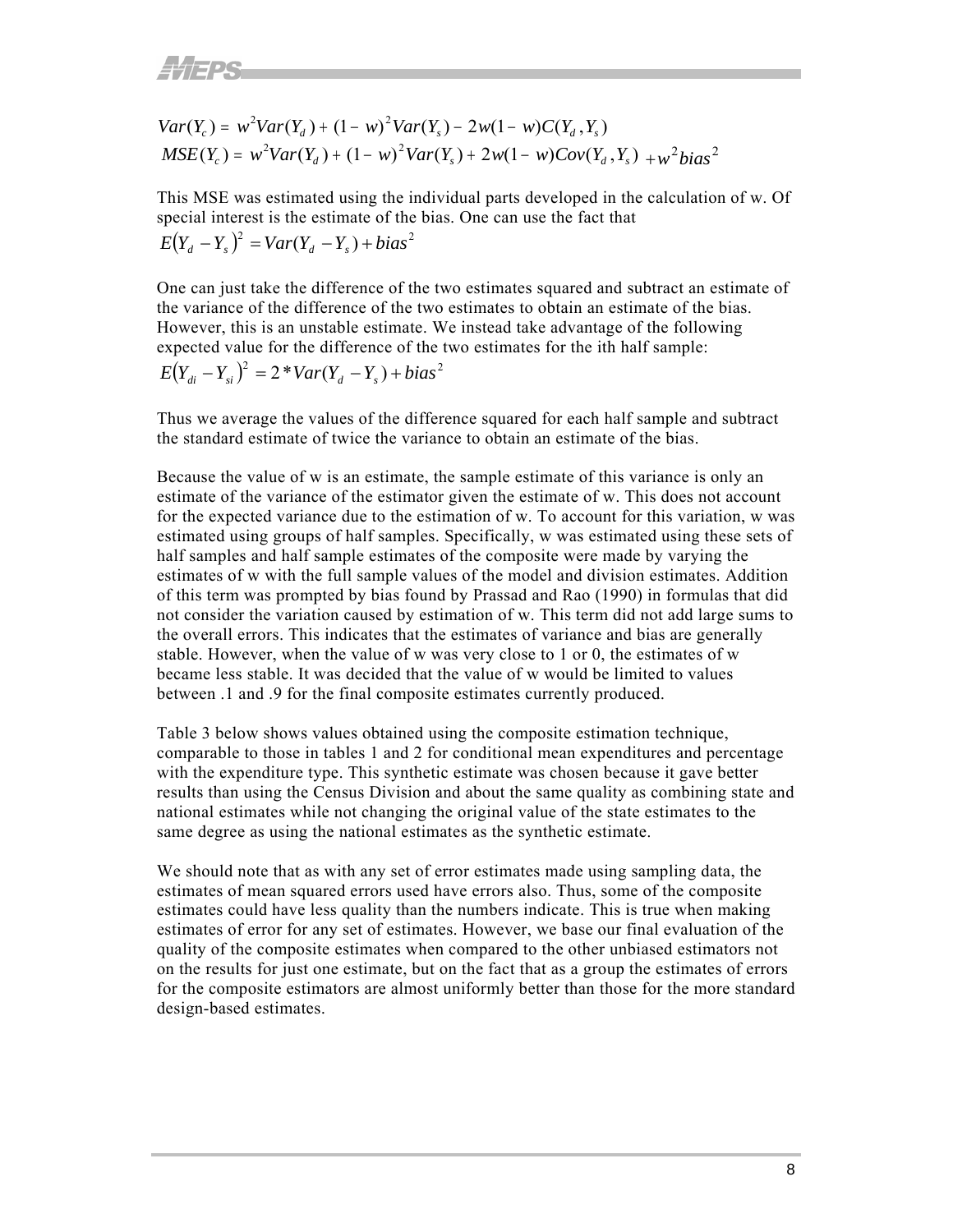|                           |                   | <b>Conditional mean</b><br>expenditures |                 | Percent of persons with<br>expenditure |                 |
|---------------------------|-------------------|-----------------------------------------|-----------------|----------------------------------------|-----------------|
| <b>Expenditure Type</b>   | <b>Size Group</b> | <b>Mean RMSE</b>                        | <b>Max RMSE</b> | <b>Mean RMSE</b>                       | <b>Max RMSE</b> |
| All types combined        | 1                 | 0.0587                                  | 0.0914          | 0.0107                                 | 0.0189          |
| All types combined        | $\overline{2}$    | 0.0533                                  | 0.1116          | 0.0117                                 | 0.0176          |
| All types combined        | 3                 | 0.0758                                  | 0.1556          | 0.0143                                 | 0.0241          |
| Dental visits             | 1                 | 0.0699                                  | 0.1032          | 0.0418                                 | 0.0629          |
| Dental visits             | $\overline{2}$    | 0.0688                                  | 0.1311          | 0.0536                                 | 0.0682          |
| Dental visits             | 3                 | 0.0912                                  | 0.1742          | 0.0719                                 | 0.1378          |
| Inpatient facility        | 1                 | 0.1086                                  | 0.1441          | 0.0694                                 | 0.0989          |
| Inpatient facility        | $\overline{2}$    | 0.1217                                  | 0.1521          | 0.0587                                 | 0.1149          |
| Inpatient facility        | 3                 | 0.1750                                  | 0.3330          | 0.0872                                 | 0.2130          |
| Office based visits       | 1                 | 0.0598                                  | 0.1112          | 0.0163                                 | 0.0272          |
| Office based visits       | 2                 | 0.0609                                  | 0.1009          | 0.0182                                 | 0.0359          |
| Office based visits       | 3                 | 0.0657                                  | 0.1240          | 0.0261                                 | 0.0538          |
| <b>Outpatient doctors</b> | 1                 | 0.0866                                  | 0.1223          | 0.0747                                 | 0.1212          |
| <b>Outpatient doctors</b> | 2                 | 0.1119                                  | 0.2355          | 0.1243                                 | 0.1689          |
| <b>Outpatient doctors</b> | 3                 | 0.1639                                  | 0.4506          | 0.1778                                 | 0.3118          |
| Prescription drugs        | 1                 | 0.0497                                  | 0.0841          | 0.0193                                 | 0.0252          |
| Prescription drugs        | $\overline{2}$    | 0.0536                                  | 0.1053          | 0.0193                                 | 0.0459          |
| <b>Prescription drugs</b> | 3                 | 0.0747                                  | 0.2189          | 0.0267                                 | 0.0513          |

**Table 3. Average and maximum relative mean squared errors (RMSEs) by state size**  group for typical estimates: Composite estimation using regional estimates

Source: AHRQ, Household Component of the Medical Expenditure Panel Survey, 2002

One can see from table 3 that this technique provides several advantages.

- In spite of their biased nature, estimates have uniformly better estimated relative mean squared errors than the previous two methods.
- Improvement was greatest where it was needed most, i.e., in size groups 2 and 3 and inpatient facility and outpatient doctors.
- Improvements were such that one could make estimates for all expenditure types for state size groups 1 and 2, the 20 largest states, and have very few estimates with greater than a 20 percent relative standard error and none with a relative standard error greater than 30 percent. With the exception of errors for inpatient facility and outpatient doctors, the vast majority of the estimates for the 20 largest states have relative errors of less than 10 percent.
- For all but the least common types of expenditures, inpatient facility and outpatient doctors, most of the estimates for the set of the smallest states, size group 3, are acceptable using a 10 percent relative error as the standard of acceptance. Few of these estimates for the smallest states have relative error measures of over 20 percent.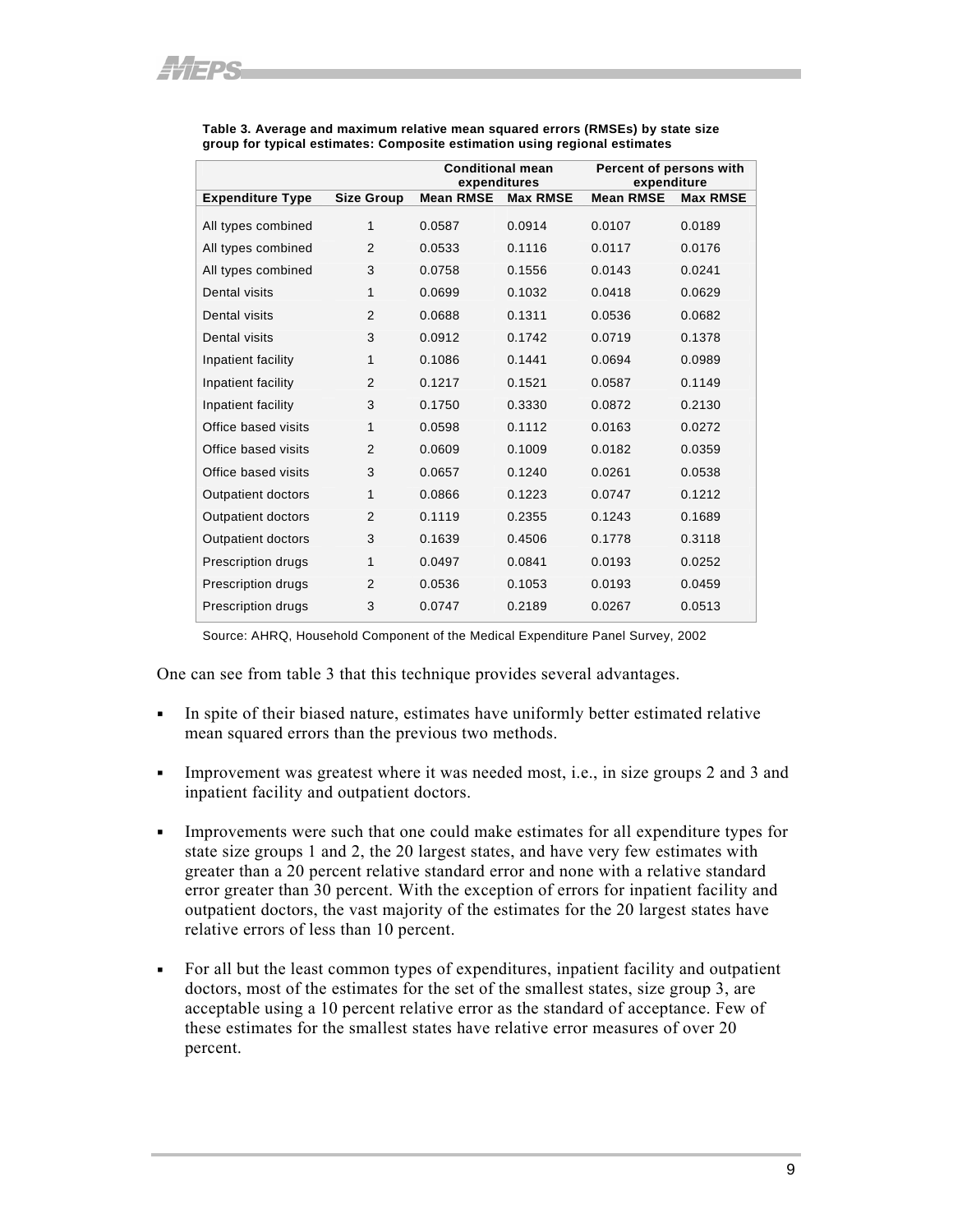<span id="page-15-0"></span>One should note that although estimates of totals are not evaluated, if one has good estimates of means and proportions, one can make estimates of totals by multiplying means by total population estimates from other sources.

### **Conclusions and Recommendations**

We made two sets of direct state estimates with 2002 MEPS-HC data for the 30 largest states. The first set was produced using standard nationally post-stratified weights, and the second used weights post-stratified within each of the largest states. Each set of estimates included estimates for six types of expenditures and three measures, an estimate for total expenditures, and estimates for conditional mean expenditure per person with an expenditure and for the percentage of persons with an expenditure. After this, estimates for the same six types of expenditures were made for the mean and the percentage with an expenditure using a small area technique where strength was borrowed for state estimates from data for the Census Division. Several patterns of information surfaced:

- Estimates decreased in quality as the population size of the state decreased and the number of PSUs decreased.
- The best estimates in any group were for the percentage of persons who had expenditures. Estimates of error for the conditional mean expenditure and total expenditures were correlated with the percentage of persons who had the expenditure, i.e., sample size used.
- Overall, the relative errors of the estimates were best for the small area technique and worst based on the nationally stratified weights.
- One can make estimates for the 20 largest states for the more common expenditures with the state post-stratified weights, and one can generally make improved estimates with the small area technique for each state for all the expenditure types tested.

The research was very successful and confirms the feasibility for making state estimates with the MEPS-HC to help inform health policy decisions at the state level. Given these results, it seems that estimates could be produced for additional survey variables at the state level for the 20 largest states. Whenever possible, the method used should be the small area technique. Efforts should be focused on items that affect a large enough portion of the population so that enough sample is available to produce estimates with acceptable quality. Among the items that might be considered are expenditures for obese and overweight persons, persons with private health insurance or persons without health insurance, all subsets that might have a large enough sample to produce reliable estimates.

Given the simplicity of the process and that development of state stratified weights and software to produce these estimates have been completed, additional estimates can and should be produced and assessed to determine how many state-level estimates can be produced on a regular basis in the future.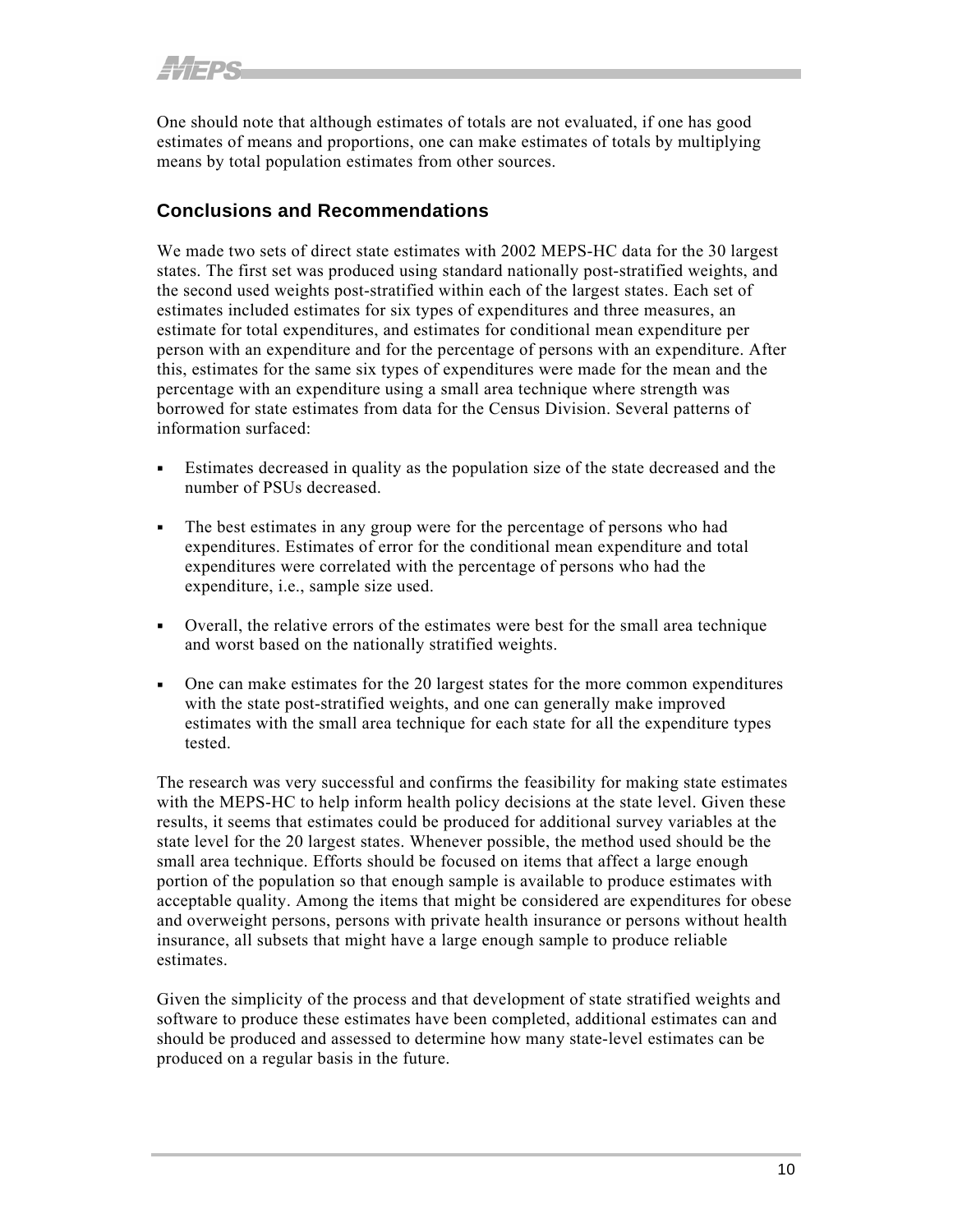## <span id="page-16-0"></span>**Acknowledgments**

The author would like to thank Trena Ezzati-Rice and Steve Machlin for their valuable ideas and comments which were used freely in the production of this work.

#### **References**

Botman SL, Moore TF, Moriarity CL, and Parsons VL. Design and Estimation for the National Health Interview Survey, 1995–2004. National Center for Health Statistics, *Vital Health Stat* 2(130). 2000.

Census Bureau Web site:

a:<http://www.census.gov/programs-surveys/sipp/methodology/sampling.html>

- b: <http://www.census.gov/hhes/www/housing/ahs/statedata.html>
- c: https://[www.census.gov/topics/income-poverty/poverty.html](https://www.census.gov/topics/income-poverty/poverty.html)

d: [www.census.gov/hhes/www/housing/ahs/ahs01/appendixb.pdf](http://www.census.gov/hhes/www/housing/ahs/ahs01/appendixb.pdf)

Cohen SB. *Sample Design of the 1997 Medical Expenditure Panel Survey Household Component.* MEPS Methodology Report No 11. AHRQ Pub. No. 01-0001. Rockville, MD: Agency for Healthcare Research and Quality. 2000. http://www.meps.ahrq.gov/

Cochran WG. *Sampling Techniques*. New York: John Wiley and Sons. 1977.

DeNavas-Walt C, Proctor BD, and Mills RJ. *Income, Poverty and Health Insurance Coverage in the United States: 2003.* U.S. Census Bureau, Current Population Reports P60-226. U.S. Government Printing Office: Washington, DC. 2004.

Ghosh M and Rao JNK. Small area estimation: An appraisal. *Statistical Sciences*, Vol. 9, No. 1, 55–93. 1994.

Kaiser Family Foundation. *Employer Health Benefit, Annual Survey.* Menlo Park, CA. 2004.

Kostanich DL and Dippo CS. *Current Population Survey: Design and Methodology.* Technical Paper 63RV. U.S. Government Printing Office: Washington, DC. 2002.

Machlin SR, Nixon AJ, and Sommers JP. *Health Care Expenditures and Percentage Uninsured in 10 Large Metropolitan Areas, 2000.* Statistical Brief #38. Agency for Healthcare Research and Quality. Rockville, MD. February 2004. [http://www.meps.](http://www.meps.ahrq.gov/mepsweb/data_files/publications/st38/stat38.pdf) [ahrq.gov/mepsweb/data\\_files/publications/st38/stat38.pdf](http://www.meps.ahrq.gov/mepsweb/data_files/publications/st38/stat38.pdf)

Machlin SR and Sommers JP. *Estimates of Health Care Expenditures for the 10 Largest States, 2002.* Statistical Brief #69. Agency for Healthcare Research and Quality, Rockville, Md. February 2005. [http://www.meps.ahrq.gov/mepsweb/data\\_files/publications/](http://www.meps.ahrq.gov/mepsweb/data_files/publications/st69/stat69.pdf) [st69/stat69.pdf](http://www.meps.ahrq.gov/mepsweb/data_files/publications/st69/stat69.pdf)

Medical Expenditure Panel Survey Web site: [http://www.meps.ahrq.gov/mepsweb/data\\_stats/quick\\_tables.jsp](http://www.meps.ahrq.gov/mepsweb/data_stats/quick_tables.jsp)